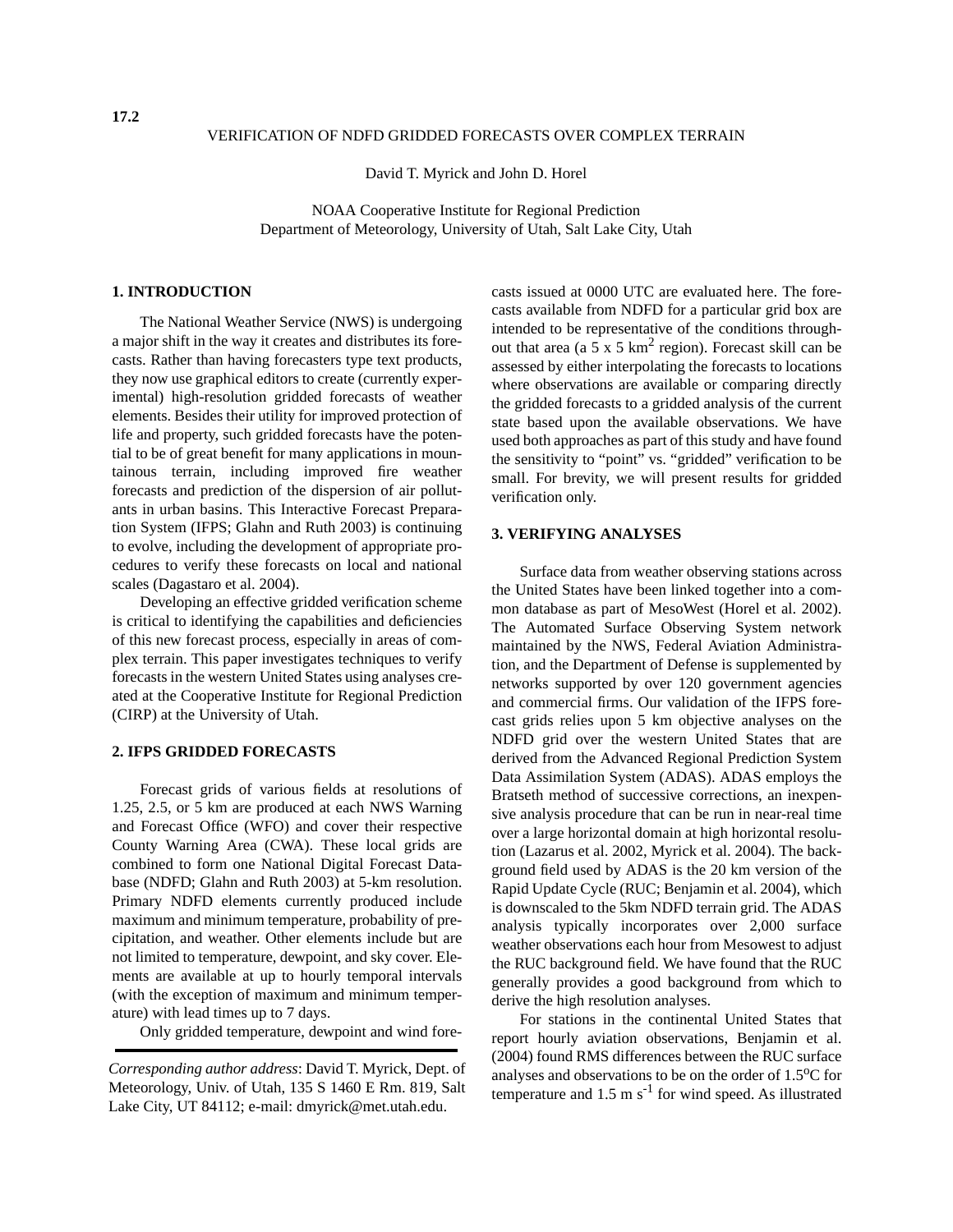in Table 1, larger biases and RMS differences are evident between the RUC analyses and surface observations over the mountainous terrain of the West. The RUC tends to be too warm in the early morning hours, especially over the valleys of the Intermountain West. In addition, the RUC wind speed tends to be higher than observed during the morning and afternoon. These large differences in wind speed between the RUC and observations depend in part upon the uncertainty and representativeness of the surface observations. For example, the surface wind field in mountainous regions during the night often becomes decoupled from the prevailing synoptic-scale flow, upon which the RUC focusses.

The specified ratio of the observation to background field RMS error controls the degree to which the ADAS analyses fit the observations (Lazarus et al. 2002). Overfitting and spurious analyses in data void regions can result if the observational error is assumed to be too small. As shown in Table 1, we have constrained the ADAS analyses to be within  $1\text{-}2^{\circ}\text{C}$  and  $1\text{-}1.5$  m s<sup>-1</sup> for the observations available in the West.

### **4. WINTER 2003-2004 VERIFICATION**

NDFD experimental forecast grids of temperature, dewpoint and wind speed for the 2003-2004 winter season (18 November 2003 - 29 February 2004) are verified every twelve hours at 0000 and 1200 UTC for forecast lead times from 0.5 - 7 days. As an illustration of the analysis and forecast grids, the ADAS analysis at 0000 UTC 14 January 2004 and the 48 h NDFD temperature forecast valid at the same time are shown in Fig. 1. A prolonged period of upper level ridging over the western

| <b>RUC</b><br>0000<br><b>UTC</b> | <b>RUC</b><br>1200<br><b>UTC</b> | <b>ADAS</b><br>0000<br><b>UTC</b> | <b>ADAS</b><br>1200<br><b>UTC</b> |
|----------------------------------|----------------------------------|-----------------------------------|-----------------------------------|
| 0.1                              | 1.5                              | 0.0                               | $-0.2$                            |
| 2.0                              | 2.9                              | 1.0                               | 1.3                               |
| 2.7                              | 3.9                              | 1.6                               | 2.1                               |
| 1.4                              | 1.9                              | $-0.1$                            | $-0.1$                            |
| 2.3                              | 2.6                              | 0.9                               | 0.9                               |
| 3.1                              | 3.5                              | 1.5                               | 1.5                               |
|                                  |                                  |                                   |                                   |

Table 1. Temperature (T) and wind speed (WS) bias error (BE), mean absolute error (MAE) and root mean squared error (RMS) of RUC and ADAS analyses at 0000 and 1200 UTC verified against MesoWest observations during the 2003-2004 winter season (18 November 2003 - 29 February 2004).

United States and extensive snow cover in mountain valleys led to the development of persistent cold pools in many basins in the Intermountain West. For example, the ADAS temperature analysis (Fig. 1b) depicts inverted temperature profiles with height with low temperature in the valleys and higher temperature along nearby slopes in northern Utah, southwestern Wyoming, northeastern Nevada, and southern Idaho. Temperatures at high elevations (e.g. Wasatch and Uinta Mountains in northern Utah) are as much as 10°C higher than nearby valley locations.

The 48h NDFD temperature forecast grid valid 0000 UTC 14 January 2004 is shown in Fig. 1a. For the most part, forecasters at WFOs in the Great Basin predicted the valley cold pools to persist but they underforecast their strength. Sharp discontinuities in the temperature forecast along some boundaries between adjacent CWA's demonstrates the challenge to produce a seamless forecast in regions of complex terrain. For example, the Elko, NV WFO forecasters predicted higher temperature in the valleys compared to the temperature predicted by forecasters at the neighboring Salt Lake City, UT WFO to the east and Boise, ID WFO to the north.

The seasonally-averaged 48h forecast bias highlights CWA boundary coordination problems in some locales (Fig. 2a). For example, the Elko, NV and Medford, OR WFO's tended to overforecast 48h temperatures during the winter season, while the neighboring Boise, ID and Salt Lake City, UT WFOs tended to have smaller biases (Fig. 2a).

The 48h root mean squared difference (RMS) between the forecast and analysis grids across the western United States are shown in Fig. 2b. The smallest RMS errors  $( $2^{\circ}$ C)$  are located over the desert southwest near the California/Arizona border and offshore. The largest RMS errors (4-7°C) are located over the higher terrain of the Sierra Nevada Mountains and Great Basin.

In order to focus upon the skill of the forecasts on the synoptic and meso- scales, departures from the seasonal mean forecast and analysis grids at each grid point are determined. Hence, the seasonal forecast bias shown in Fig. 2a is removed using this procedure. Figure 1d shows the departure from the seasonal mean of the 0000 UTC 14 January 2004 ADAS analysis. Valleys of the northern Great Basin are significantly colder than the seasonal average while nearby higher elevations are warmer than the winter season mean. Cold pools are evident in many other regions of the West, including the Central Valley of California and valleys in Wyoming, Washington and northern Oregon. As a general rule, the NWS forecasters in the West did not anticipate the intensity of the cold pools 48h earlier (Fig. 1c) and at longer lead times expected the cold pools to weaken substantially (not shown).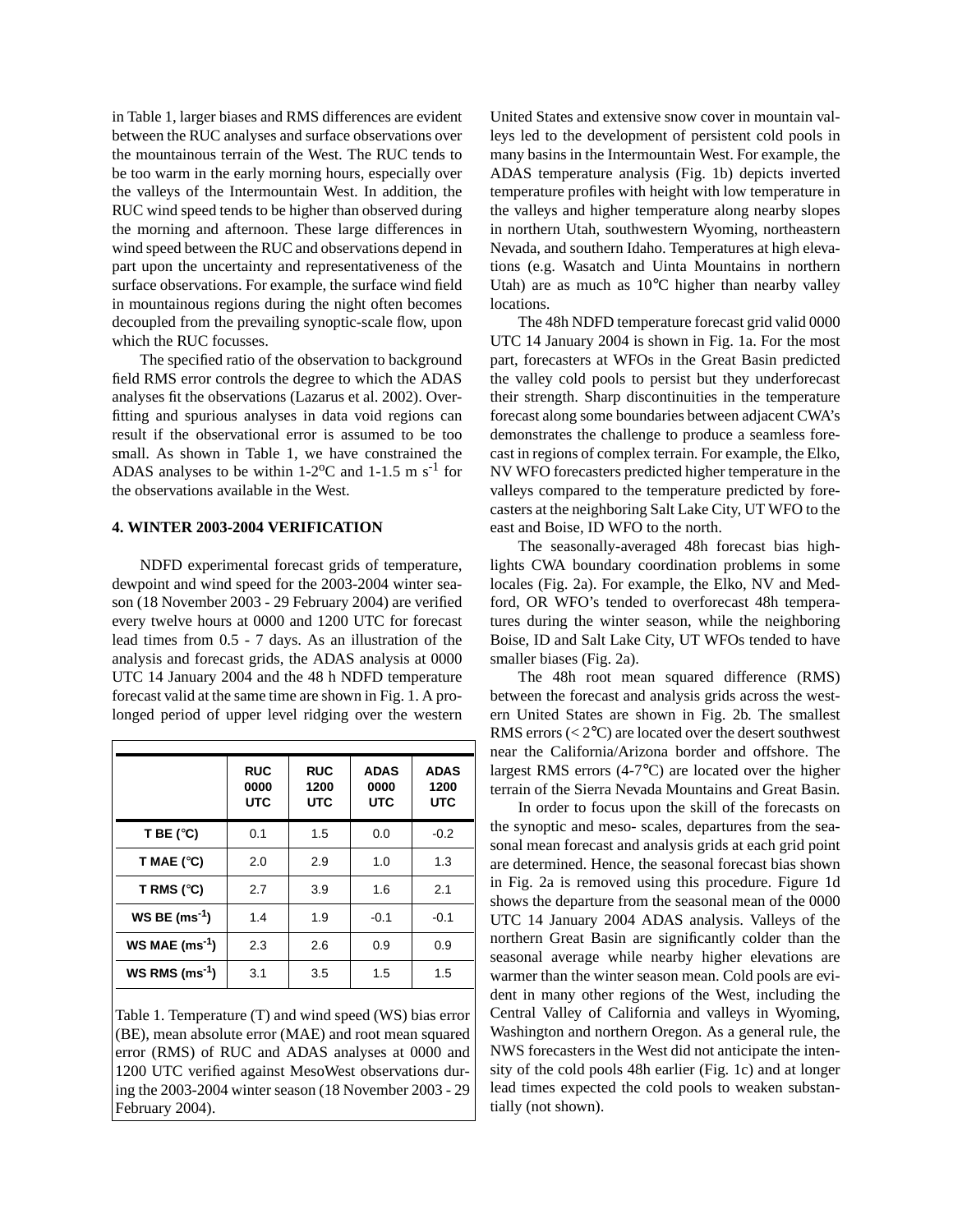

Figure 1. (a) Experimental 48h NDFD forecast of temperature (°C) valid at 0000 UTC 14 January 2004, (b) ADAS analysis of temperature (°C) at 0000 UTC 14 January 2004, (c) Same as (a) except the seasonal mean of the forecasts at 48h lead time has been removed, (d) Same as (b) except the seasonal analysis mean has been removed.

Summaries of the bias and RMS statistics averaged over the entire West as a function of forecast lead time for temperature, dewpoint and wind speed are shown in Fig. 3. NDFD forecasts issued at 0000 UTC from November 18, 2003 to February 29, 2004 are compared to the 20km RUC analyses downscaled to the NDFD 5 km grid, ADAS analyses, and regions within the ADAS

domain where the observations are more likely to make significant adjustments to the background (ADAS\_C). The latter restriction is intended to focus upon the roughly 2/3 of the grid where at least 1 or more observations are available to adjust the RUC background. Areas of the grid that are eliminated are scattered throughout the domain but the largest regions omitted are offshore,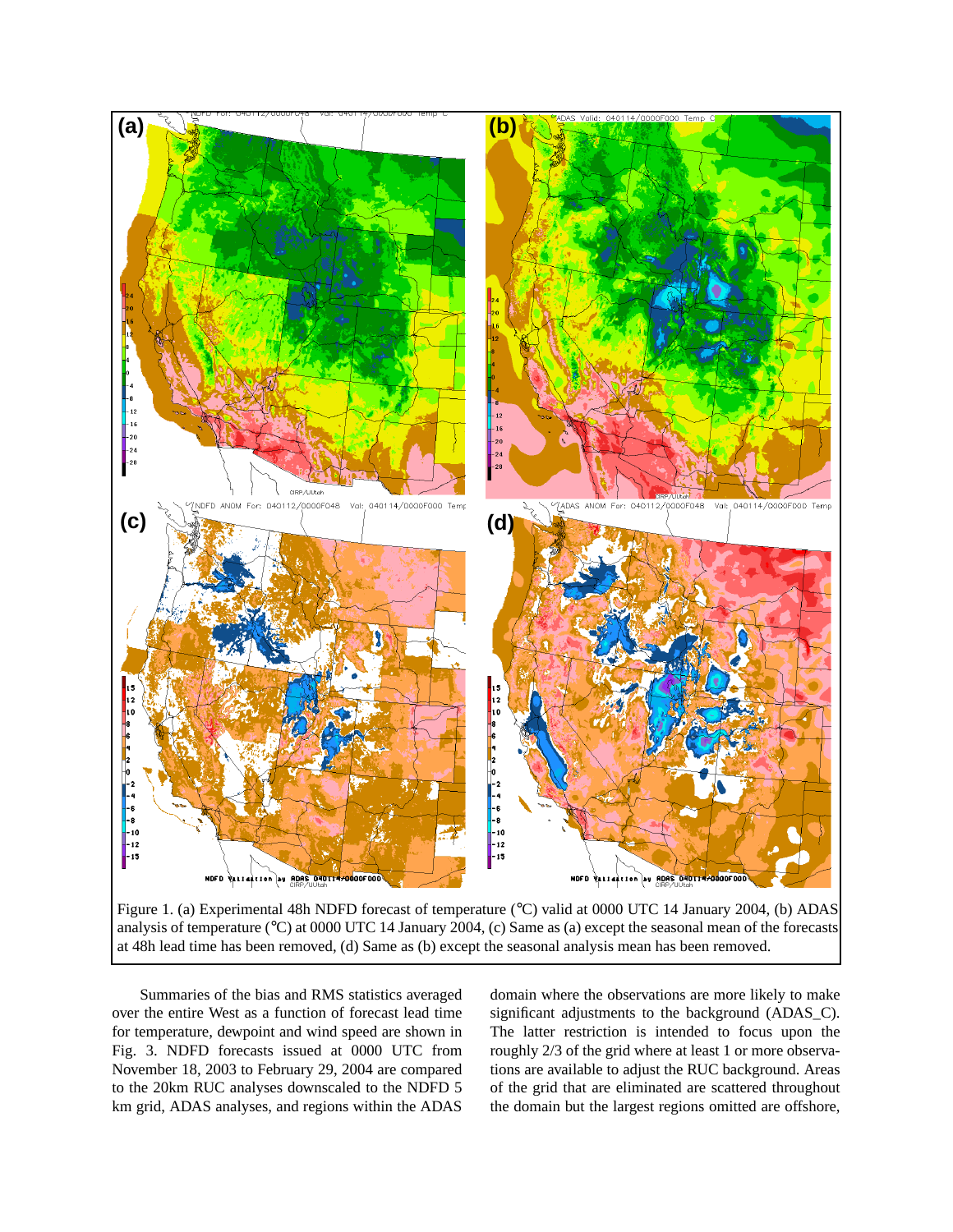

to the east of the Sierra Nevada Mountains (e.g., Death Valley) and over northeastern Arizona.

NDFD temperature bias and RMS errors are largest for forecasts valid at 1200 UTC (Fig. 3a). Forecasters tend to predict temperatures that are colder than that observed as determined either by the objective analyses (Fig. 3) or when compared directly to the observations (not shown). This larger bias in the morning may result in part from several interrelated factors. First, there is a difference between what is being predicted and what is being verified. The forecasters predict the minimum and maximum temperature for the day and then a diurnal curve is fitted to those extremes to obtain the hourly temperature grids. The observations to which the ADAS analyses are constrained are not observations of minimum and maximum temperature; instead they are a mixture of instantaneous observations (i.e., aviation reports) and temperature averages over periods from 5-60 min. Second, the interpolation step from the daily temperature extremes may lead to an underprediction of the temperature valid at 1200 UTC, since the minimum temperature (often a brief temperature spike downward that lasts only a few minutes) usually occurs within an hour or two of 1200 UTC. Third, the maximum temperature usually occurs several hours earlier than 0000 UTC so that the fit to the daily temperature extremes results in a downward trend in temperature around 0000 UTC and, hence, a smaller bias at 0000 UTC.

Relative to ADAS, NDFD RMS errors increase

from  $3-4$ <sup>o</sup>C during the first day to  $4.5$ -5.5<sup>o</sup>C after 6 days (Fig. 3a). When the verification is limited to the regions where there is higher confidence in the verifying analyses, the errors are similar to those computed from the entire grid (contrast the length of the bars labeled ADAS to ADAS\_C).

The bias and RMS errors for the NDFD experimental dewpoint forecasts exhibit less diurnal variation compared to the temperature forecasts (cf. Figs. 3b and 3a). While the biases are relatively small, the RMS differences increase from  $4-6^{\circ}$ C as the forecast duration increases from 1-7 days.

Relative to the ADAS analyses (Fig. 3c) or the observations (not shown), the NDFD experimental forecasts tend to overpredict the magnitude of wind speed. The smaller bias of the NDFD forecasts relative to the RUC is due to the fact that the RUC wind speeds also tend to be higher than those observed at most locations in the West (see Table 1). The RMS errors of wind speed forecasts begin to saturate after 4 days.

The anomaly pattern correlation is computed between each pair of spatial anomaly maps in order to assess forecast skill as a function of large-scale weather patterns and forecast duration. For example, the correlation between the 48 h NDFD temperature forecast in Fig. 1c and its verifying analysis in Fig. 1d is 0.58, which suggests that the two maps share many features in common. We will use a threshold correlation of 0.5 as an indicator of forecast skill; a higher cutoff of 0.6 is often used for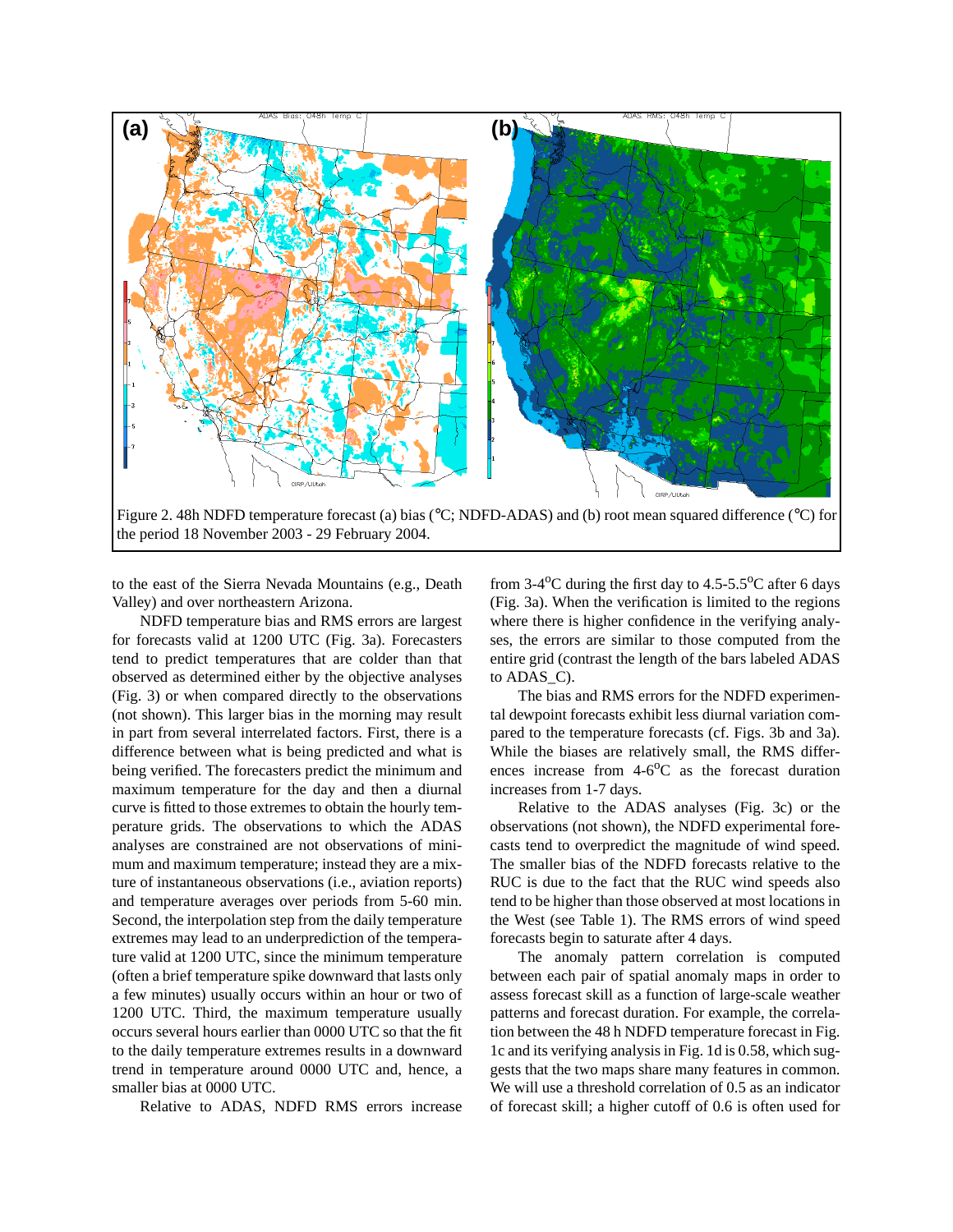

Figure 3. NDFD (a) temperature  $(^{\circ}C)$ , (b) dewpoint ( $^{\circ}$ C) and (c) wind speed (ms<sup>-1</sup>) bias error (BE) and root mean squared error (RMS) for the period 18 November 2003 - 29 February 2004 as a function of forecast lead time. Verification relative to the entire ADAS domain (ADAS), regions of the ADAS domain where the confidence in the analysis is higher (ADAS\_C) and the 20km RUC surface analysis downscaled to the 5km grid. (RUC).

spatially smooth fields such as 500 mb geopotential height.

Figure 4 shows the anomaly pattern correlations between the 48h temperature forecast anomaly maps and verifying analyses. The spatial anomaly correlation between pairs of ADAS analyses separated by 48 h is also shown to provide a reference persistence forecast. For the most part, the 48h NDFD temperature forecasts exhibit skill, since the anomaly correlations are greater than 0.5. The day-to-day differences between the anomaly correlations are large compared to the differences arising from the various analysis approaches (i.e., compare the ADAS, ADAS\_C and RUC values for any particular forecast). Hence, once the seasonal biases are removed (Fig. 2a), the day-to-day variations in the spatial patterns of the ADAS and RUC are similar to one another when considered over the West as a whole. During several active weather situations (e.g., cold front sweeping across the West from 21-23 November 2003 and an arctic outbreak to the east of the Rockies after 1 January 2004), the NDFD temperature forecasts at 48 h exhibited considerable skill, especially relative to the 48 h persistence forecasts. During the persistent upper-level ridging episode from 10-15 January 2004, the NDFD forecasts exhibited high skill but persistence forecasts had equal skill, and occasionally even greater skill. The particularly low NDFD skill on 25 November 2003 following immediately after a period of high skill resulted from the failure to capture several different synoptic and mesoscale details around the West, including rapid warming to the east of the Rockies.

The average over the entire winter season of the spatial anomaly correlations for temperature, dewpoint and wind speed are shown in Fig. 5 as a function of forecast duration. Little difference is seen between the spatial anomaly correlations derived from the entire ADAS analysis (ADAS)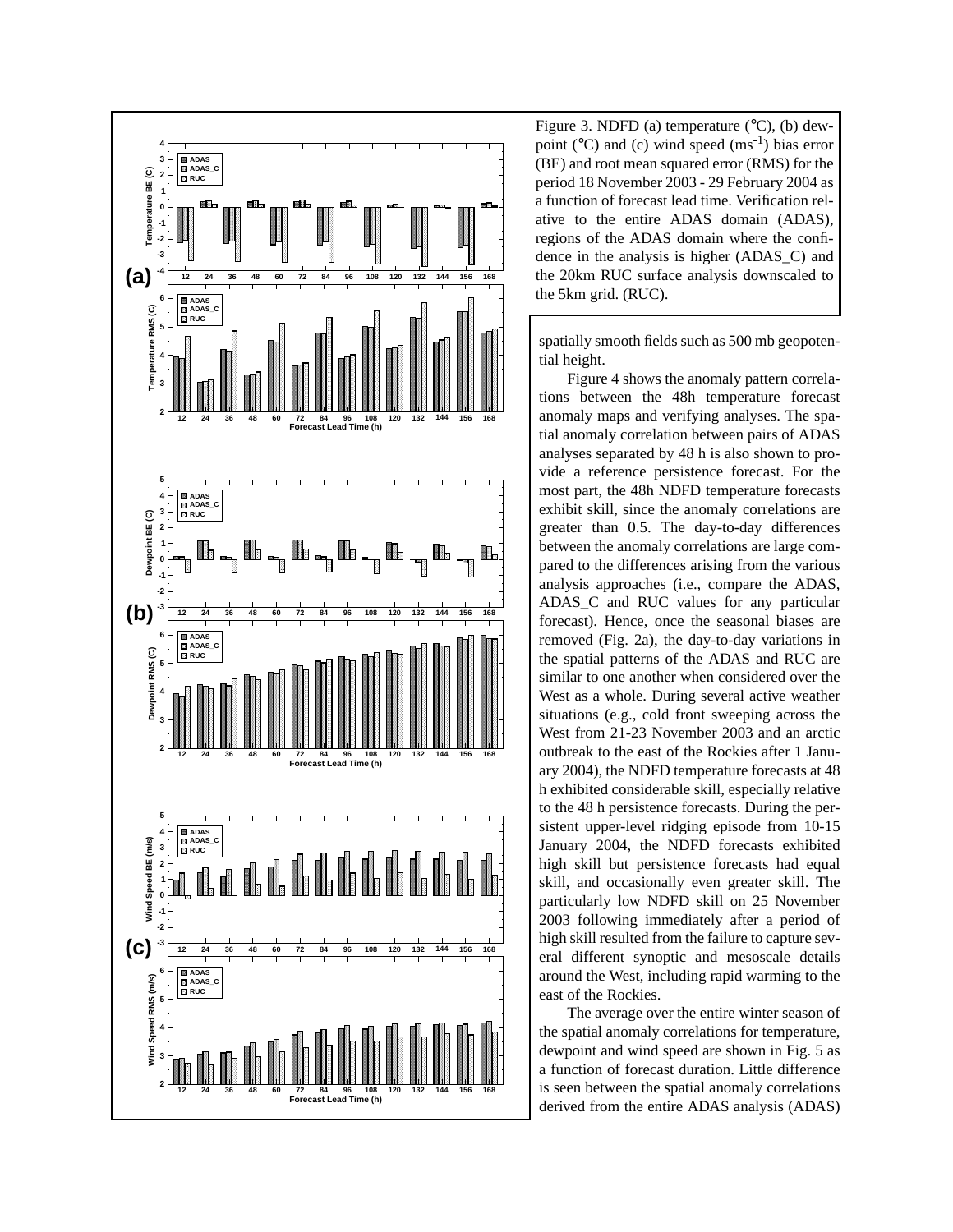

vs. the 2/3 of the domain for which the confidence in the analysis is higher (ADAS\_C). The skill of the NDFD temperature (wind speed) forecasts would be estimated to be slightly lower (higher) if the RUC is used for the verification. Using the 0.5 value as a crude skill threshold, NDFD temperature forecasts exhibit skill out to 3 days (Fig. 5a), dewpoint temperature out to 1.5 days (Fig. 5b), and wind speed is on the verge of exhibiting skill during the first day only (Fig. 5c). The NDFD 72h temperature forecasts exhibit skill comparable to 24h persistence forecasts.

# **5. SUMMARY**

Our results demonstrate the challenge inherent in creating high-resolution gridded forecasts, and creating them with spatial consistency and accuracy across the entire West. Revealing and resolving deficiencies through verification is a critical step to improve the IFPS system and NDFD products. Other preliminary verification studies underway indicate that NDFD forecasts provide added value and skill compared to the model guidance from which the forecasts are generated (personal communication, L. Cheng and L. Dunn, Salt Lake City, UT WFO). Verification needs to proceed within each CWA as well as on a national level. Local verification provides feedback to the forecasters that will result in improved forecasts; national verification will provide feedback to the user community on the utility of the NDFD products.

The verification of NDFD forecasts at the present time appears to be relatively insensitive to several aspects of the verification methodology. The conclusions obtained from our results are not significantly altered if the forecasts are evaluated at points or on a grid, if the forecasts are compared to ADAS analyses or downscaled RUC analyses, or if the verification is restricted to portions of the analysis domain where the analysis is thought to have higher quality. In other words, at the present time, the errors exhibited by the NDFD forecasts tend to be larger than the uncertainty in the verification data sets. Nonetheless, for the development of the IFPS forecasts as well as for verification of those forecasts, considerable research and development is required to improve the observational database, estimates of the errors of those observations, and analysis techniques in mountainous regions. Quantifying the distribution of observed precipitation on a grid in mountainous terrain is one of the biggest challenges.

The goals for the NDFD products need to continue